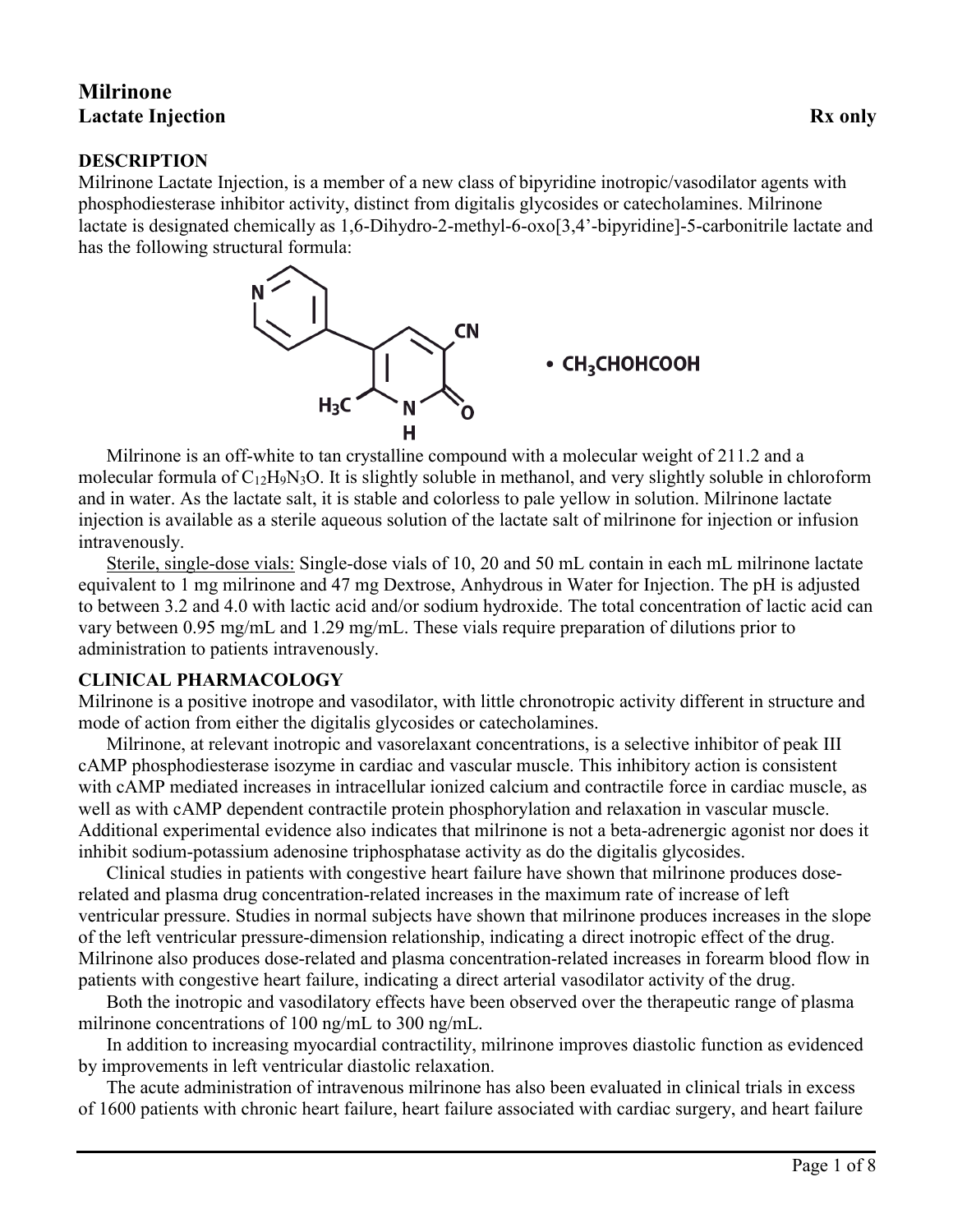associated with myocardial infarction. The total number of deaths, either on therapy or shortly thereafter (24 hours) was 15, less than 0.9%, few of which were thought to be drug-related.

## **Pharmacokinetics**

Following intravenous injections of 12.5 mcg/kg to 125 mcg/kg to congestive heart failure patients, milrinone had a volume of distribution of 0.38 liters/kg, a mean terminal elimination half-life of 2.3 hours, and a clearance of 0.13 liters/kg/hr. Following intravenous infusions of 0.2 mcg/kg/min to 0.7 mcg/kg/min to congestive heart failure patients, the drug had a volume of distribution of about 0.45 liters/kg, a mean terminal elimination half-life of 2.4 hours, and a clearance of 0.14 liters/kg/hr. These pharmacokinetic parameters were not dose-dependent, and the area under the plasma concentration versus time curve following injections was significantly dose-dependent.

Milrinone has been shown (by equilibrium dialysis) to be approximately 70% bound to human plasma protein.

The primary route of excretion of milrinone in man is via the urine. The major urinary excretions of orally administered milrinone in man are milrinone (83%) and its O-glucuronide metabolite (12%). Elimination in normal subjects via the urine is rapid, with approximately 60% recovered within the first two hours following dosing and approximately 90% recovered within the first eight hours following dosing. The mean renal clearance of milrinone is approximately 0.3 liters/min, indicative of active secretion.

### **Pharmacodynamics**

In patients with heart failure due to depressed myocardial function, milrinone produced a prompt dose and plasma concentration related increase in cardiac output and decreases in pulmonary capillary wedge pressure and vascular resistance, which were accompanied by mild-to-moderate increases in heart rate. Additionally, there is no increased effect on myocardial oxygen consumption. In uncontrolled studies, hemodynamic improvement during intravenous therapy with milrinone was accompanied by clinical symptomatic improvement, but the ability of milrinone to relieve symptoms has not been evaluated in controlled clinical trials. The great majority of patients experience improvements in hemodynamic function within 5 to 15 minutes of initiation of therapy.

In studies in congestive heart failure patients, milrinone when administered as a loading injection followed by a maintenance infusion produced significant mean initial increases in cardiac index of 25 percent, 38 percent, and 42 percent at dose regimens of 37.5 mcg/kg/0.375 mcg/kg/min, 50 mcg/kg/0.5 mcg/kg/min, and 75 mcg/kg/0.75 mcg/kg/min, respectively. Over the same range of loading injections and maintenance infusions, pulmonary capillary wedge pressure significantly decreased by 20 percent, 23 percent, and 36 percent, respectively, while systemic vascular resistance significantly decreased by 17 percent, 21 percent, and 37 percent. Mean arterial pressure fell by up to 5 percent at the two lower dose regimens, but by 17 percent at the highest dose. Patients evaluated for 48 hours maintained improvements in hemodynamic function, with no evidence of diminished response (tachyphylaxis). A smaller number of patients have received infusions of milrinone for periods up to 72 hours without evidence of tachyphylaxis.

The duration of therapy should depend upon patient responsiveness.

Milrinone has a favorable inotropic effect in fully digitalized patients without causing signs of glycoside toxicity. Theoretically, in cases of atrial flutter/fibrillation, it is possible that milrinone may increase ventricular response rate because of its slight enhancement of AV node conduction. In these cases, digitalis should be considered prior to the institution of therapy with milrinone.

Improvement in left ventricular function in patients with ischemic heart disease has been observed. The improvement has occurred without inducing symptoms or electrocardiographic signs of myocardial ischemia.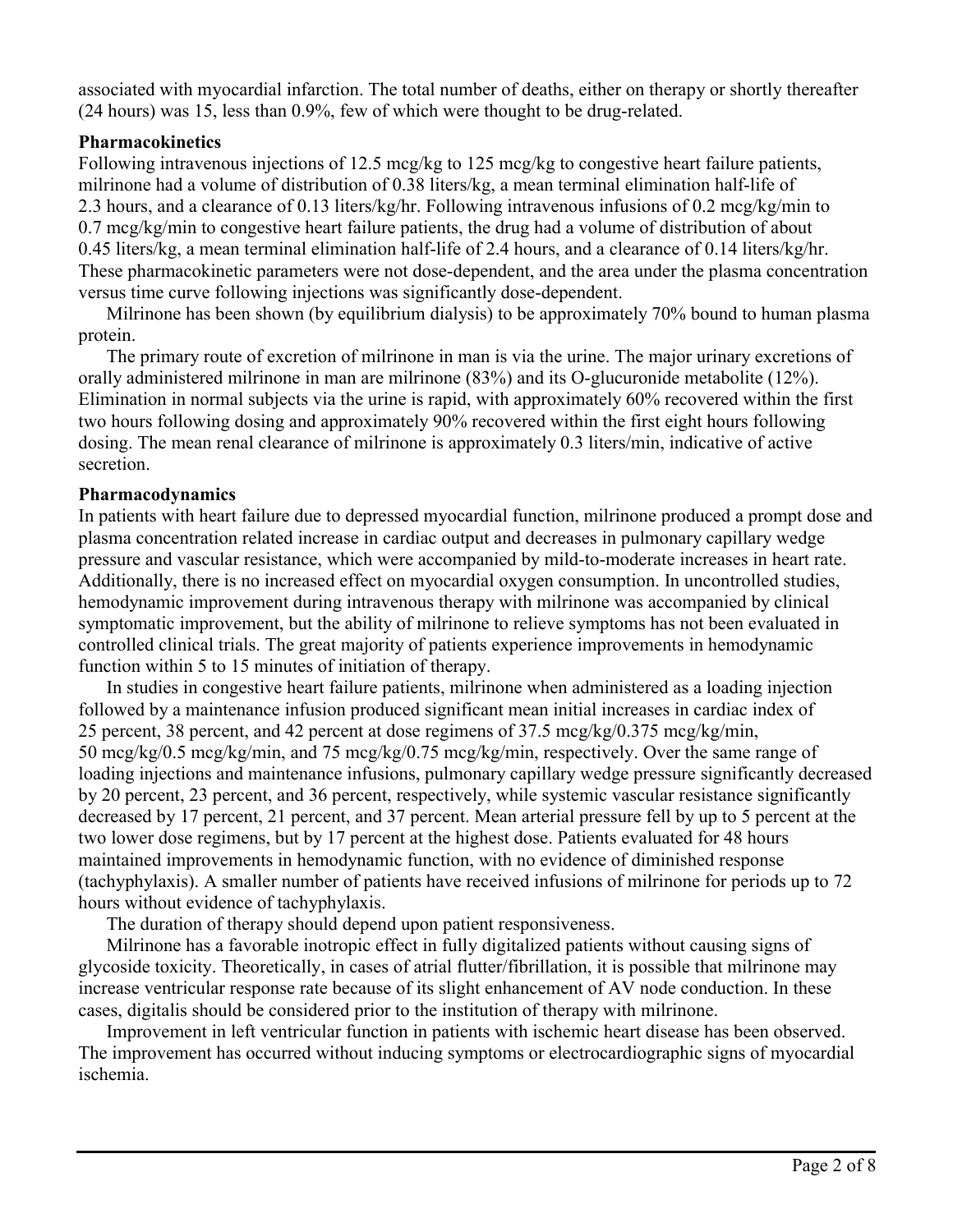The steady-state plasma milrinone concentrations after approximately 6 to 12 hours of unchanging maintenance infusion of 0.5 mcg/kg/min are approximately 200 ng/mL. Near maximum favorable effects of milrinone on cardiac output and pulmonary capillary wedge pressure are seen at plasma milrinone concentrations in the 150 ng/mL to 250 ng/mL range.

#### **INDICATIONS AND USAGE**

Milrinone lactate injection is indicated for the short-term intravenous treatment of patients with acute decompensated heart failure. Patients receiving milrinone should be observed closely with appropriate electrocardiographic equipment. The facility for immediate treatment of potential cardiac events, which may include life threatening ventricular arrhythmias, must be available. The majority of experience with intravenous milrinone has been in patients receiving digoxin and diuretics. There is no experience in controlled trials with infusions of milrinone for periods exceeding 48 hours.

### **CONTRAINDICATIONS**

Milrinone is contraindicated in patients who are hypersensitive to it.

### **WARNINGS**

**Whether given orally or by continuous or intermittent intravenous infusion, milrinone has not been shown to be safe or effective in the longer (greater than 48 hours) treatment of patients with heart failure. In a multicenter trial of 1088 patients with Class III and IV heart failure, long-term oral treatment with milrinone was associated with no improvement in symptoms and an increased risk of hospitalization and death. In this study, patients with Class IV symptoms appeared to be at particular risk of life-threatening cardiovascular reactions. There is no evidence that milrinone given by long-term continuous or intermittent infusion does not carry a similar risk.**

**The use of milrinone both intravenously and orally has been associated with increased frequency of ventricular arrhythmias, including nonsustained ventricular tachycardia. Long-term oral use has been associated with an increased risk of sudden death. Hence, patients receiving milrinone should be observed closely with the use of continuous electrocardiographic monitoring to allow the prompt detection and management of ventricular arrhythmias.**

### **PRECAUTIONS**

### **General**

Milrinone should not be used in patients with severe obstructive aortic or pulmonic valvular disease in lieu of surgical relief of the obstruction. Like other inotropic agents, it may aggravate outflow tract obstruction in hypertrophic subaortic stenosis.

Supraventricular and ventricular arrhythmias have been observed in the high-risk population treated. In some patients, injections of milrinone and oral milrinone have been shown to increase ventricular ectopy, including nonsustained ventricular tachycardia. The potential for arrhythmia, present in congestive heart failure itself, may be increased by many drugs or combinations of drugs. Patients receiving milrinone should be closely monitored during infusion.

Milrinone produces a slight shortening of AV node conduction time, indicating a potential for an increased ventricular response rate in patients with atrial flutter/fibrillation which is not controlled with digitalis therapy.

During therapy with milrinone, blood pressure and heart rate should be monitored and the rate of infusion slowed or stopped in patients showing excessive decreases in blood pressure.

If prior vigorous diuretic therapy is suspected to have caused significant decreases in cardiac filling pressure, milrinone should be cautiously administered with monitoring of blood pressure, heart rate, and clinical symptomatology.

There is no experience in controlled trials with infusions of milrinone for periods exceeding 48 hours. Cases of infusion site reactions have been reported with intravenous milrinone therapy (see **ADVERSE**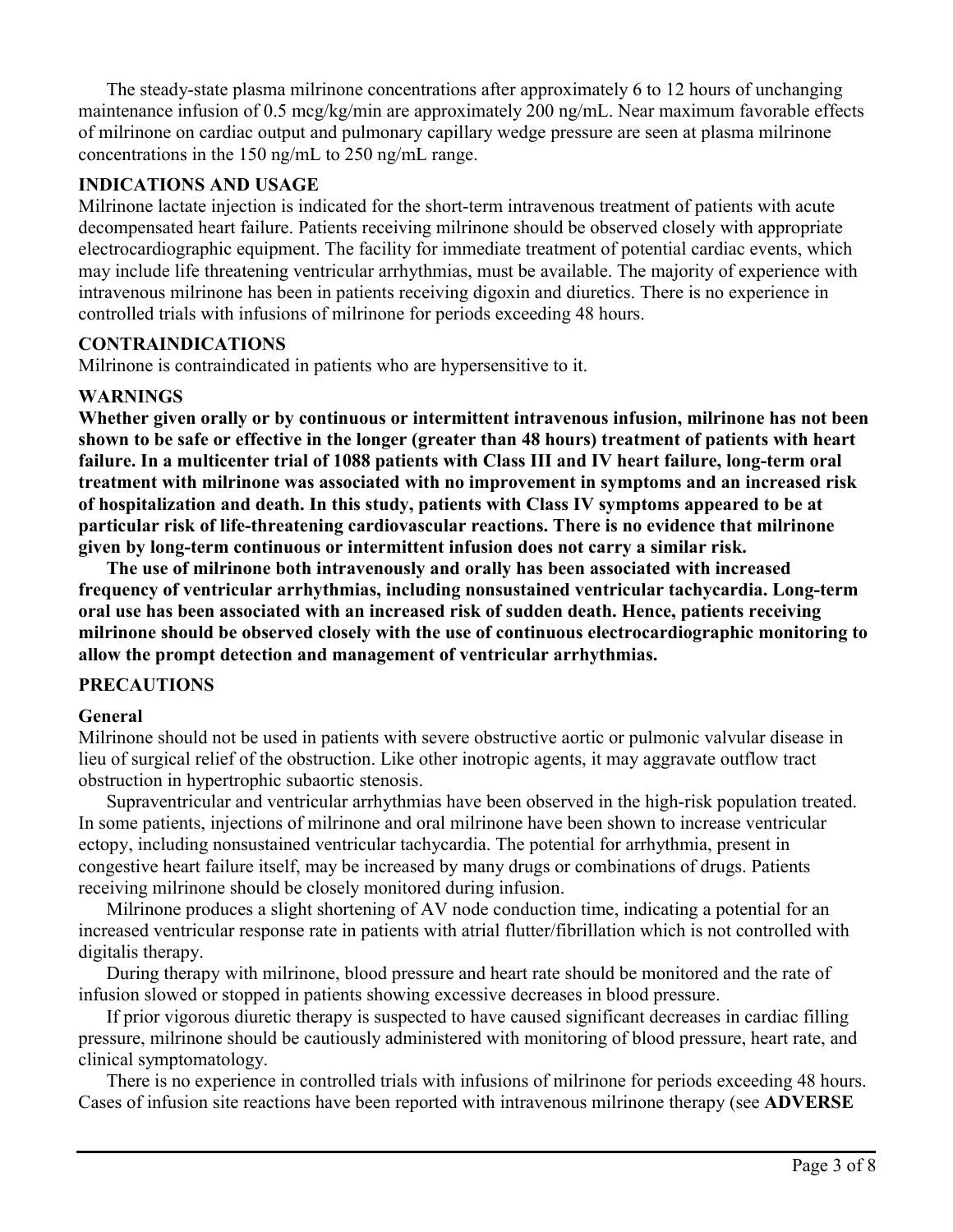#### **REACTIONS**). Consequently, **careful monitoring of the infusion site should be maintained** to avoid possible extravasation.

## **Use in Acute Myocardial Infarction**

No clinical studies have been conducted in patients in the acute phase of post myocardial infarction. Until further clinical experience with this class of drugs is gained, milrinone is not recommended in these patients.

### **Laboratory Tests**

#### **Fluid and Electrolytes**

Fluid and electrolyte changes and renal function should be carefully monitored during therapy with milrinone. Improvement in cardiac output with resultant diuresis may necessitate a reduction in the dose of diuretic. Potassium loss due to excessive diuresis may predispose digitalized patients to arrhythmias. Therefore, hypokalemia should be corrected by potassium supplementation in advance of or during use of milrinone.

#### **Drug Interactions**

No untoward clinical manifestations have been observed in limited experience with patients in whom milrinone was used concurrently with the following drugs: digitalis glycosides; lidocaine, quinidine; hydralazine, prazosin; isosorbide dinitrate, nitroglycerin; chlorthalidone, furosemide, hydrochlorothiazide, spironolactone; captopril; heparin, warfarin, diazepam, insulin; and potassium supplements.

#### **Chemical Interactions**

There is an immediate chemical interaction which is evidenced by the formation of a precipitate when furosemide is injected into an intravenous line of an infusion of milrinone. Therefore, furosemide should not be administered in intravenous lines containing milrinone.

#### **Carcinogenesis, Mutagenesis, Impairment of Fertility**

Twenty-four months of oral administration of milrinone to mice at doses up to 40 mg/kg/day (about 50 times the human oral therapeutic dose in a 50 kg patient) was unassociated with evidence of carcinogenic potential. Neither was there evidence of carcinogenic potential when milrinone was orally administered to rats at doses up to 5 mg/kg/day (about 6 times the human oral therapeutic dose) for twenty-four months or at 25 mg/kg/day (about 30 times the human oral therapeutic dose) for up to 18 months in males and 20 months in females. Whereas the Chinese Hamster Ovary Chromosome Aberration Assay was positive in the presence of a metabolic activation system, results from the Ames Test, the Mouse Lymphoma Assay, the Micronucleus Test, and the *in vivo* Rat Bone Marrow Metaphase Analysis indicated an absence of mutagenic potential. In reproductive performance studies in rats, milrinone had no effect on male or female fertility at oral doses up to 32 mg/kg/day.

#### **Animal Toxicity**

Oral and intravenous administration of toxic dosages of milrinone to rats and dogs resulted in myocardial degeneration/fibrosis and endocardial hemorrhage, principally affecting the left ventricular papillary muscles. Coronary vascular lesions characterized by periarterial edema and inflammation have been observed in dogs only. The myocardial/endocardial changes are similar to those produced by betaadrenergic receptor agonists such as isoproterenol, while the vascular changes are similar to those produced by minoxidil and hydralazine. Doses within the recommended clinical dose range (up to 1.13 mg/kg/day) for congestive heart failure patients have not produced significant adverse effects in animals.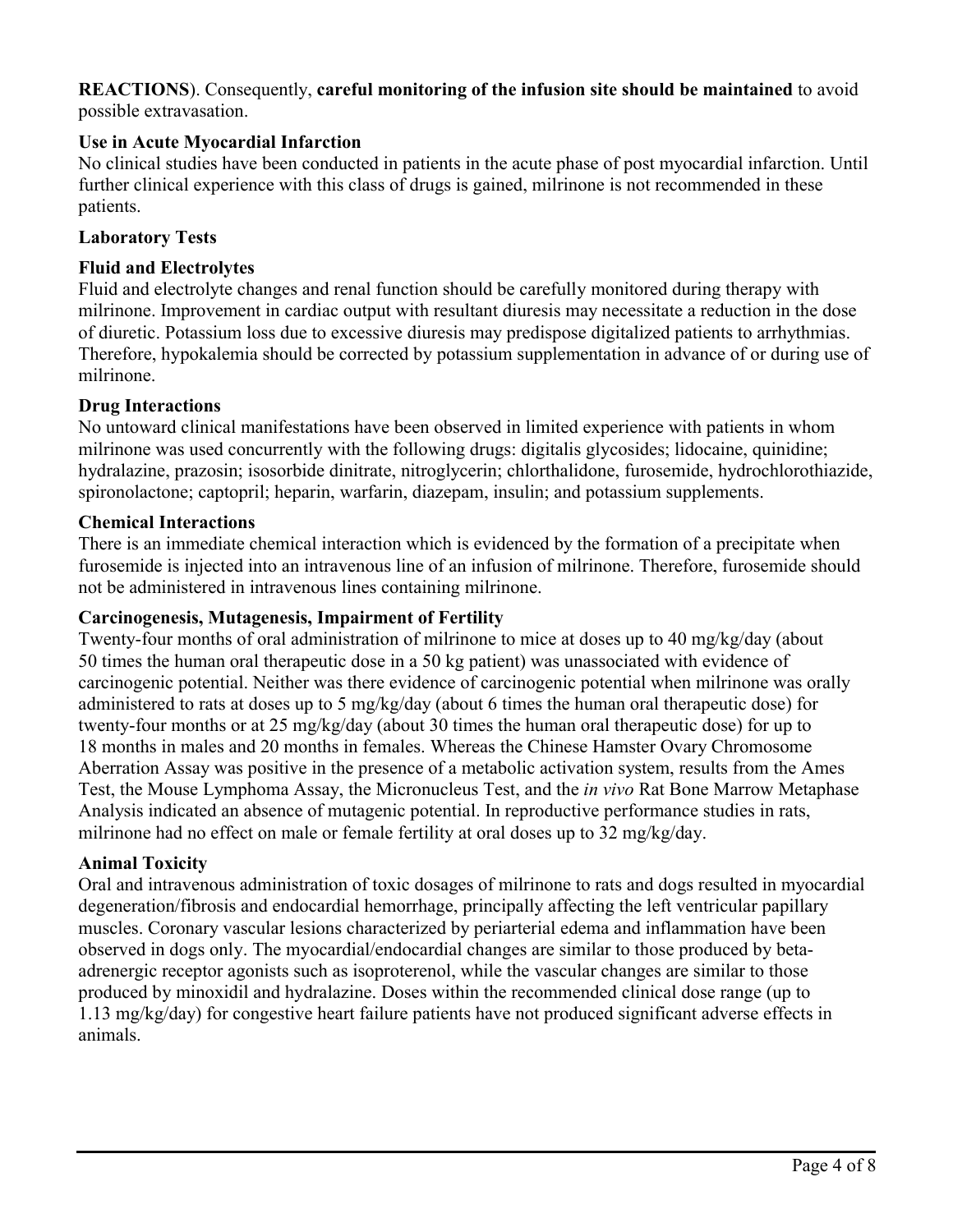## **Pregnancy**

### **Teratogenic Effects:**

Oral administration of milrinone to pregnant rats and rabbits during organogenesis produced no evidence of teratogenicity at dose levels up to 40 mg/kg/day and 12 mg/kg/day, respectively. Milrinone did not appear to be teratogenic when administered intravenously to pregnant rats at doses up to 3 mg/kg/day (about 2.5 times the maximum recommended clinical intravenous dose) or pregnant rabbits at doses up to 12 mg/kg/day, although an increased resorption rate was apparent at both 8 mg/kg/day and 12 mg/kg/day (intravenous) in the latter species. There are no adequate and well-controlled studies in pregnant women. Milrinone should be used during pregnancy only if the potential benefit justifies the potential risk to the fetus.

## **Nursing Mothers**

Caution should be exercised when milrinone is administered to nursing women, since it is not known whether it is excreted in human milk.

### **Pediatric Use**

Safety and effectiveness in pediatric patients have not been established.

### **Geriatric Use**

There are no special dosage recommendations for the elderly patient. Ninety percent of all patients administered milrinone in clinical studies were within the age range of 45 to 70 years, with a mean age of 61 years. Patients in all age groups demonstrated clinically and statistically significant responses. No agerelated effects on the incidence of adverse reactions have been observed. Controlled pharmacokinetic studies have not disclosed any age-related effects on the distribution and elimination of milrinone.

### **ADVERSE REACTIONS**

### **Cardiovascular Effects**

In patients receiving milrinone in Phase II and III clinical trials, ventricular arrhythmias were reported in 12.1%: Ventricular ectopic activity, 8.5%; nonsustained ventricular tachycardia, 2.8%; sustained ventricular tachycardia, 1% and ventricular fibrillation, 0.2% (2 patients experienced more than one type of arrhythmia). Holter recordings demonstrated that in some patients injection of milrinone increased ventricular ectopy, including nonsustained ventricular tachycardia. Life-threatening arrhythmias were infrequent and when present have been associated with certain underlying factors such as preexisting arrhythmias, metabolic abnormalities (e.g. hypokalemia), abnormal digoxin levels and catheter insertion. Milrinone was not shown to be arrhythmogenic in an electrophysiology study. Supraventricular arrhythmias were reported in 3.8% of the patients receiving milrinone. The incidence of both supraventricular and ventricular arrhythmias has not been related to the dose or plasma milrinone concentration.

Other cardiovascular adverse reactions include hypotension, 2.9% and angina/chest pain, 1.2%. In the post-marketing experience, there have been rare cases of "torsades de pointes" reported.

## **CNS Effects**

Headaches, usually mild to moderate in severity, have been reported in 2.9% of patients receiving milrinone.

## **Other Effects**

Other adverse reactions reported, but not definitely related to the administration of milrinone include hypokalemia, 0.6%; tremor, 0.4%; and thrombocytopenia, 0.4%.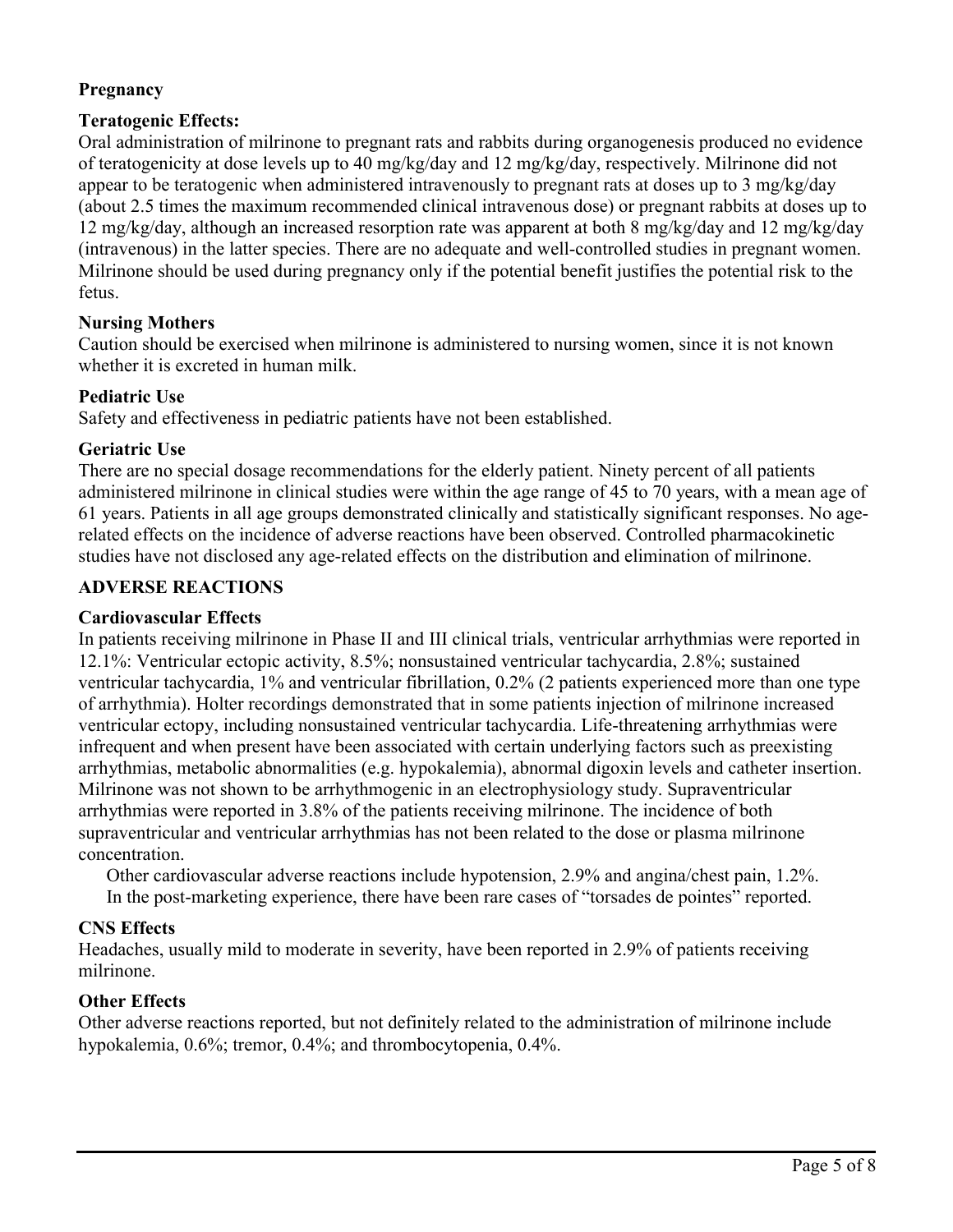#### **Post-Marketing Adverse Event Reports**

In addition to adverse events reported from clinical trials, the following events have been reported from worldwide post-marketing experience with milrinone:

Isolated spontaneous reports of bronchospasm and anaphylactic shock.

Liver function test abnormalities and skin reactions such as rash.

Administration site conditions: Infusion site reaction.

#### **OVERDOSAGE**

Doses of milrinone may produce hypotension because of its vasodilator effect. If this occurs, administration of milrinone should be reduced or temporarily discontinued until the patient's condition stabilizes. No specific antidote is known, but general measures for circulatory support should be taken.

#### **DOSAGE AND ADMINISTRATION**

Milrinone lactate injection should be administered with a loading dose followed by a continuous infusion (maintenance dose) according to the following guidelines:

#### **LOADING DOSE**

50 mcg/kg: Administer slowly over 10 minutes

The table below shows the loading dose in milliliters (mL) of Milrinone lactate injection (1mg/mL) by patient body weight (kg).

| Loading Dose (mL) Using I mg/mL Concentration |       |  |       |  |     |    |     |              |     |  |
|-----------------------------------------------|-------|--|-------|--|-----|----|-----|--------------|-----|--|
| <b>Patient Body Weight (kg)</b>               |       |  |       |  |     |    |     |              |     |  |
| <b>K</b> g                                    |       |  |       |  |     | Q٨ | 90  | $00^{\circ}$ |     |  |
| m <sub>L</sub>                                | ⊥ ∙ ~ |  | ر . ب |  | ن ر |    | ر., |              | ں . |  |

# **Loading Dose (mL) Using 1 mg/mL Concentration**

The loading dose may be given undiluted, but diluting to a rounded total volume of 10 or 20 mL (see Maintenance Dose for diluents) may simplify the visualization of the injection rate.

|                 | <b>Infusion Rate</b>       | <b>Total Daily Dose</b><br>(24 hours) |                            |
|-----------------|----------------------------|---------------------------------------|----------------------------|
| <b>Minimum</b>  | $0.375 \text{~mcg/kg/min}$ | $0.59 \text{ mg/kg}$                  | Administer as a continuous |
| <b>Standard</b> | $0.5 \text{~mcg/kg/min}$   | $0.77 \text{ mg/kg}$                  | intravenous infusion.      |
| <b>Maximum</b>  | $0.75 \text{~mg/kg/min}$   | $1.13 \text{ mg/kg}$                  |                            |

## **MAINTENANCE DOSE**

Milrinone lactate injection drawn from vials should be diluted prior to maintenance dose administration. The diluents that may be used are 0.45% Sodium Chloride Injection, USP; 0.9% Sodium Chloride Injection, USP; or 5% Dextrose Injection, USP. The table below shows the volume of diluent in milliliters (mL) that must be used to achieve 200 mcg/mL concentration for infusion, and the resultant total volumes.

| <b>Desired Infusion</b><br>Concentration | <b>Milrinone</b><br>$1 \text{ mg/mL}$ | <b>Diluent</b> | <b>Total Volume</b> |
|------------------------------------------|---------------------------------------|----------------|---------------------|
| mcg/mL                                   | (mL)                                  | (mL)           | (mL)                |
| 200                                      |                                       | 40             | 50                  |
| 200                                      | 20                                    | 80             | 100                 |

The infusion rate should be adjusted according to hemodynamic and clinical response. Patients should be closely monitored. In controlled clinical studies, most patients showed an improvement in hemodynamic status as evidenced by increases in cardiac output and reductions in pulmonary capillary wedge pressure.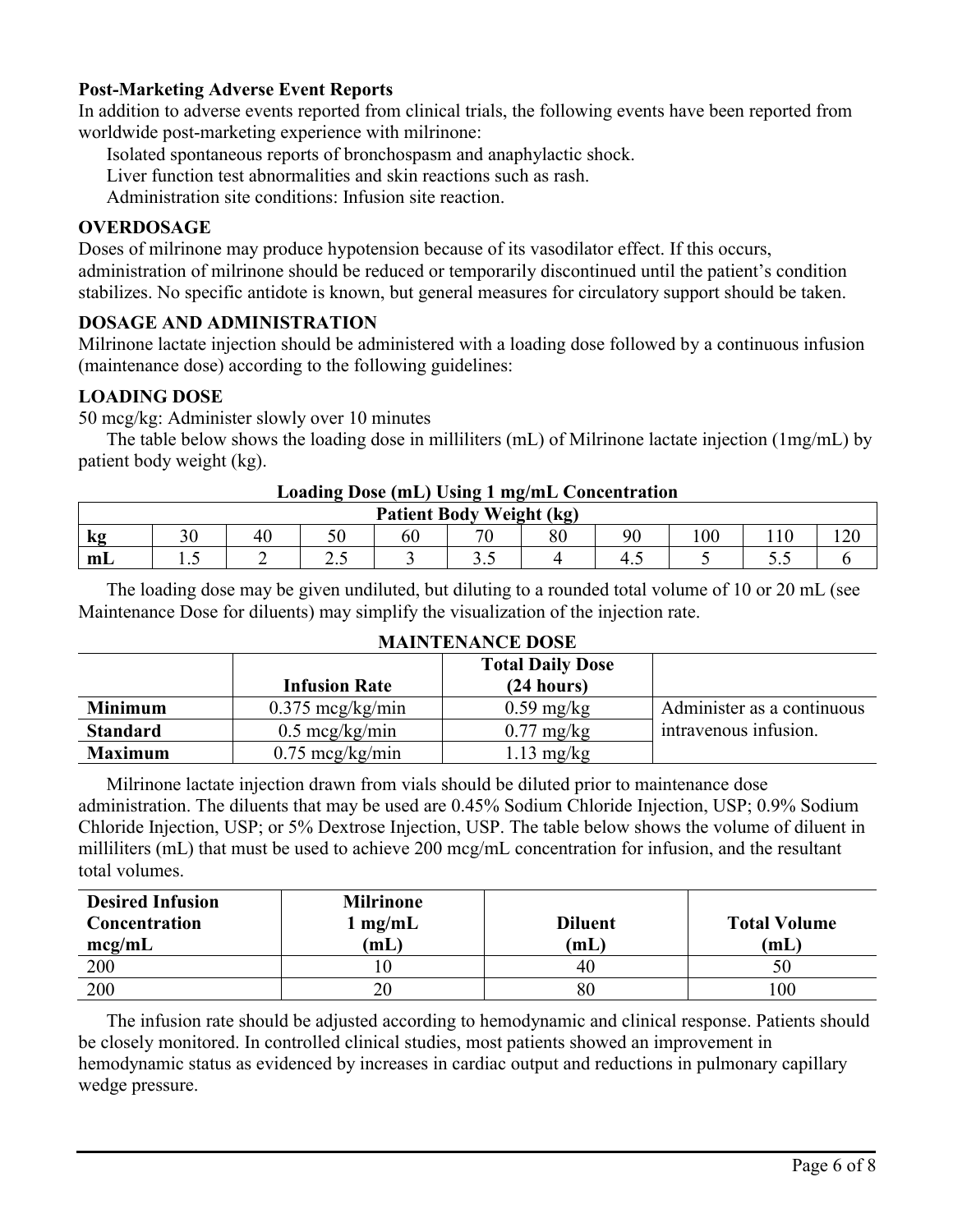Note: See "**Dosage Adjustment in Renally Impaired Patients**." Dosage may be titrated to the maximum hemodynamic effect and should not exceed 1.13 mg/kg/day. Duration of therapy should depend upon patient responsiveness.

The maintenance dose in mL/hr by patient body weight (kg) may be determined by reference to the following table.

| <b>Maintenance Dose</b> | $\overline{\phantom{a}}$<br>$\overline{\phantom{a}}$<br><b>Patient Body Weight (kg)</b> |     |      |      |      |      |      |      |      |      |
|-------------------------|-----------------------------------------------------------------------------------------|-----|------|------|------|------|------|------|------|------|
| (mcg/kg/min)            | 30                                                                                      | 40  | 50   | 60   | 70   | 80   | 90   | 100  | 110  | 120  |
| 0.375                   | 3.4                                                                                     | 4.5 | 5.6  | 6.8  | 7.9  |      | 10.1 | 11.3 | 12.4 | 13.5 |
| 0.4                     | 3.6                                                                                     | 4.8 | 6    | 7.2  | 8.4  | 9.6  | 10.8 | 12   | 13.2 | 14.4 |
| 0.5                     | 4.5                                                                                     | 6   | 7.5  | 9    | 10.5 | 12   | 13.5 | 15   | 16.5 | 18   |
| 0.6                     | 5.4                                                                                     | 7.2 | 9    | 10.8 | 12.6 | 14.4 | 16.2 | 18   | 19.8 | 21.6 |
| 0.7                     | 6.3                                                                                     | 8.4 | 10.5 | 12.6 | 14.7 | 16.8 | 18.9 | 21   | 23.1 | 25.2 |
| 0.75                    | 6.8                                                                                     | Q   | 1.3  | 13.5 | 5.8  | 18   | 20.3 | 22.5 | 24.8 | 27   |

**Milrinone Infusion Rate (mL) Using 200 mcg/mL Concentration**

When administering milrinone lactate by continuous infusion, it is advisable to use a calibrated electronic infusion device.

## **Dosage Adjustment in Renally Impaired Patients**

Data obtained from patients with severe renal impairment (creatinine clearance  $= 0$  to 30 mL/min) but without congestive heart failure have demonstrated that the presence of renal impairment significantly increases the terminal elimination half-life of milrinone. Reductions in infusion rate may be necessary in patients with renal impairment. For patients with clinical evidence of renal impairment, the recommended infusion rate can be obtained from the following table:

| Creatinine Cical ance infusion inate |                      |  |  |  |  |  |
|--------------------------------------|----------------------|--|--|--|--|--|
| <b>Creatinine Clearance</b>          | <b>Infusion Rate</b> |  |  |  |  |  |
| (mL/min/1.73 m <sup>2</sup> )        | (mcg/kg/min)         |  |  |  |  |  |
|                                      | $0.2\,$              |  |  |  |  |  |
|                                      | 0.23                 |  |  |  |  |  |
| 20                                   | 0.28                 |  |  |  |  |  |
| 30                                   | 0.33                 |  |  |  |  |  |
| 40                                   | 0.38                 |  |  |  |  |  |
| 50                                   | 0.43                 |  |  |  |  |  |

## **Creatinine Clearance Infusion Rate**

Intravenous drug products should be inspected visually and should not be used if particulate matter or discoloration is present.